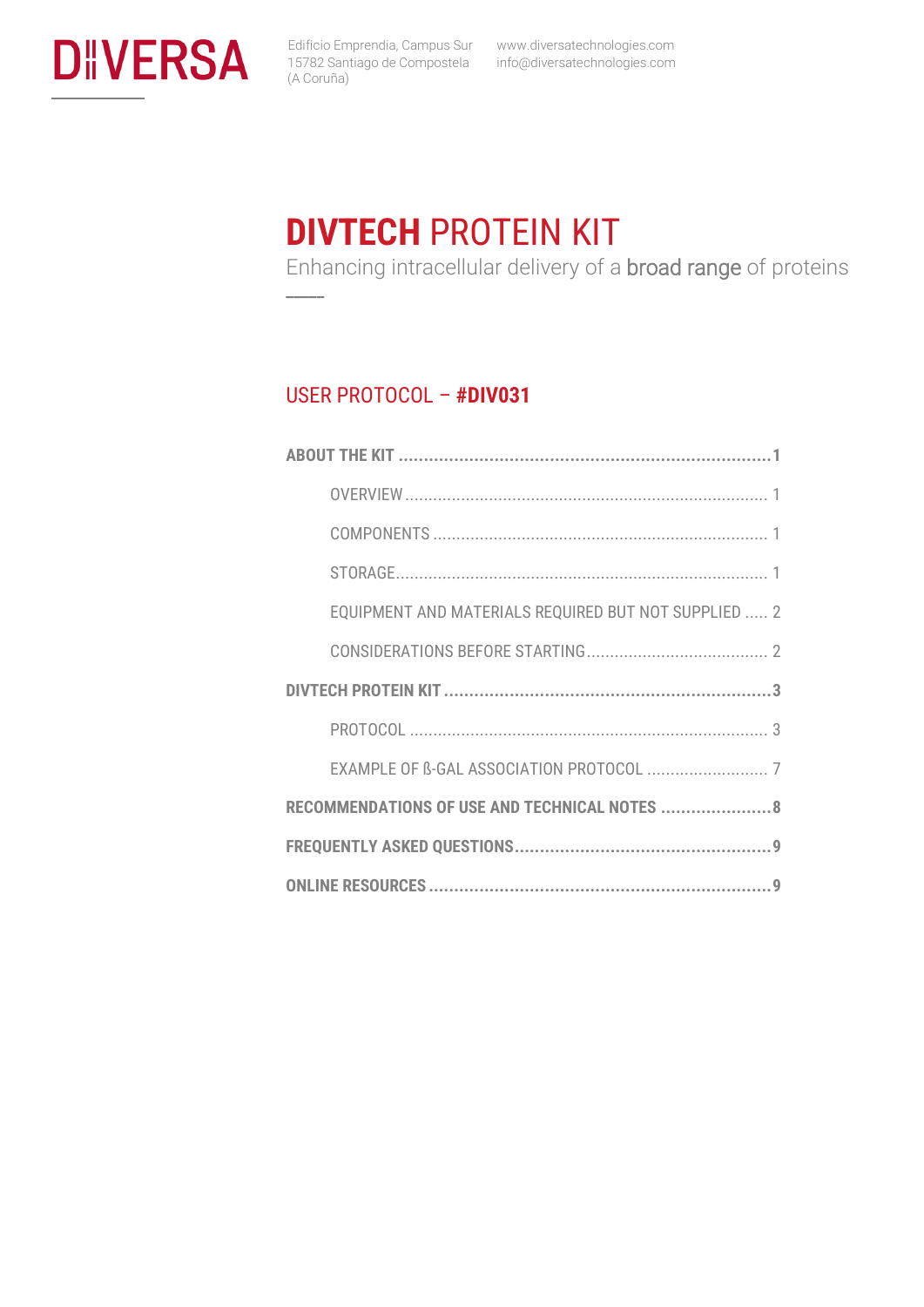<span id="page-1-1"></span><span id="page-1-0"></span>

 www.diversatechnologies.com info@diversatechnologies.com

## ABOUT THE KIT OVERVIEW **\_\_\_\_\_**

DIVTECH is a biocompatible and biodegradable cell-friendly technology for enhancing intracellular delivery of proteins, paving the way towards clinical translation.

**DIVTECH PROTEIN KIT**, based on lipids carrying a reactive group, is suitable for click chemistry. A modification in your protein/s of interest is needed for the association to the **DIVTECH** formulation but it does not compromise its structure and activity. Azido (N3- group)-modified proteins will covalently react with the group exposed on the surface of the **DIVTECH** formulation by following easy and mild conditions.

### <span id="page-1-2"></span>COMPONENTS

• 1x DIV-LINKER.

**\_\_\_\_\_**

- 1x DIV031 vial for reconstitution.
- 1x DIVTECH vial for preparation of DIVTECH formulation.
- 1x Purification device.
- 2x Tips for 1 mL micropipette.

### <span id="page-1-3"></span>STORAGE

**\_\_\_\_\_**

Before formulating, store the vials at -20 ºC. Once formulated storage is recommended at 4 ºC.

Shipping temperature may differ from storage temperature. This does not alter the performance of the product.

**DIVERSA TECHNOLOGIES S.L.** | Edificio Emprendia, Campus Sur, 15782, Santiago de Compostela, Spain.

Technical support: email[: info@diversatechnologies.com](mailto:info@diversatechnologies.com) | [www.diversatechnologies.com](http://www.diversatechnologies.com/)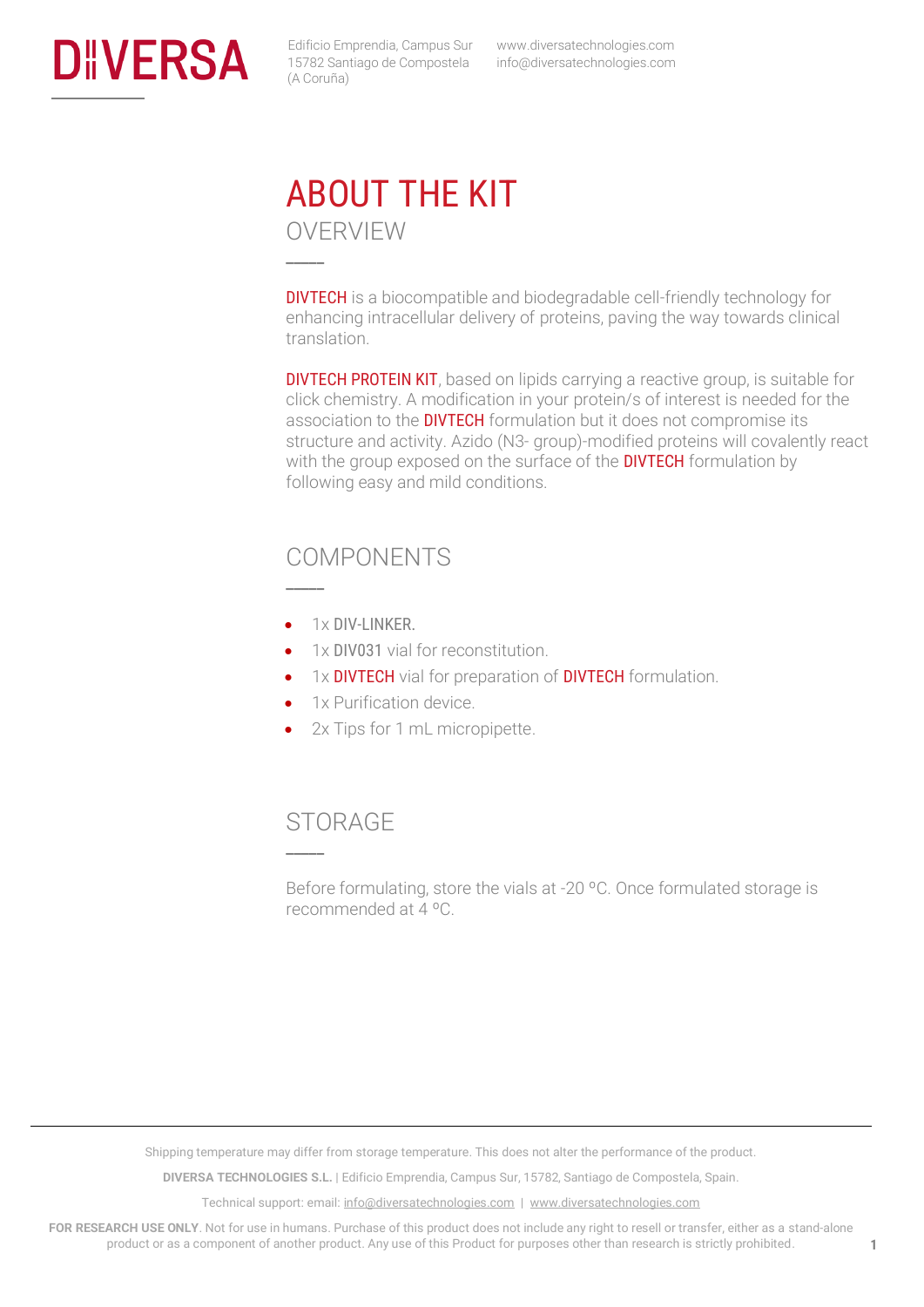<span id="page-2-0"></span>

## EQUIPMENT AND MATERIALS REQUIRED BUT NOT SUPPLIED

- 1 mL micropipette.
- MilliQ water or any other recommended buffer.
- Ethanol 96%.
- DMSO.

**\_\_\_\_\_**

**\_\_\_\_\_**

• Protein/s of interest.

## <span id="page-2-1"></span>CONSIDERATIONS BEFORE STARTING

- The proteins need to be funcionalized with a linker (N3-PEG8-NHS ester) for an efficient association to **DIVTECH** formulation (follow the protocol below).
- The following protocol is optimized for the preparation of 1 mL of **DIVTECH-**PROTEIN formulation (starting from one DIV031 vial for reconstitution).
- **DIVERSA** cannot quarantee the optimal characteristics of the final formulation if modifications in the protocol are introduced.
- It is recommended to use **DIVTECH** formulation within 60 days.
- DIVTECH formulation is stable for 24 h in cell culture media at 37 ºC: DMEM, RPMI (with/without FBS).
- Do NOT use any buffer solution containing Triton-X, SDS or Tween 20 for the preparation or manipulation of **DIVTECH** / **DIVTECH-PROTEIN** formulation.
- Do NOT freeze **DIVTECH / DIVTECH-PROTEIN** formulation.
- Do NOT heat up **DIVTECH** at temperatures higher than 90 °C for more than 2 h.
- Do NOT centrifuge or vortex **DIVTECH / DIVTECH-PROTEIN** formulation.

Shipping temperature may differ from storage temperature. This does not alter the performance of the product.

**DIVERSA TECHNOLOGIES S.L.** | Edificio Emprendia, Campus Sur, 15782, Santiago de Compostela, Spain.

Technical support: email[: info@diversatechnologies.com](mailto:info@diversatechnologies.com) | [www.diversatechnologies.com](http://www.diversatechnologies.com/)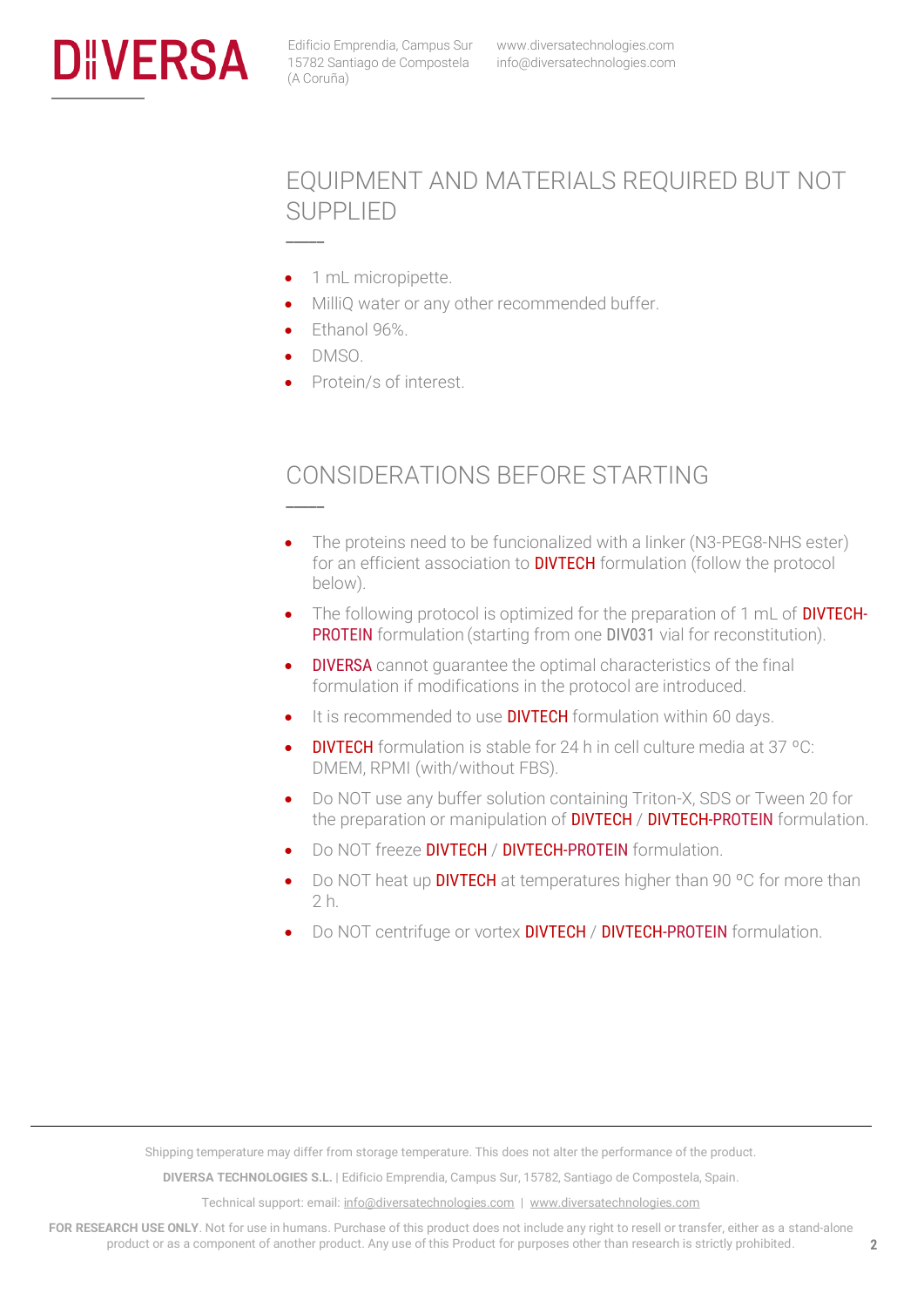<span id="page-3-1"></span><span id="page-3-0"></span>

 www.diversatechnologies.com info@diversatechnologies.com

## **DIVTECH** PROTEIN KIT PROTOCOL

#### **PROTEIN MODIFICATION STEP:**

**\_\_\_\_\_**

- 1. Add 40 µL of DMSO to the DIV-LINKER. Vortex gently and spin-down.
- 2. Select the volume of the linker solutions based on the MW and desired quantity (µg) of your protein (see [Table 1](#page-8-0) below). Take this amount of linker solution in a microcentrifuge tube and dilute up to 250  $\mu$ L in dH<sub>2</sub>O or the buffer of your selection (avoiding buffers containing  $\beta$ mercaptoethanol, ammonium salts and primary amines).
- **3.** Add the protein of interest into the microcentrifuge tube with the linker and adjust the final volume to 350 µL. Vortex gently.
- 4. Incubate the mixture at room temperature for 4-6 h or alternatively, overnight at 4 ºC.



*Note*: For the protein modification step a pH 7.2–8 is recommended.

Figure 1. Protein modification step protocol.

Shipping temperature may differ from storage temperature. This does not alter the performance of the product.

**DIVERSA TECHNOLOGIES S.L.** | Edificio Emprendia, Campus Sur, 15782, Santiago de Compostela, Spain.

Technical support: email[: info@diversatechnologies.com](mailto:info@diversatechnologies.com) | [www.diversatechnologies.com](http://www.diversatechnologies.com/)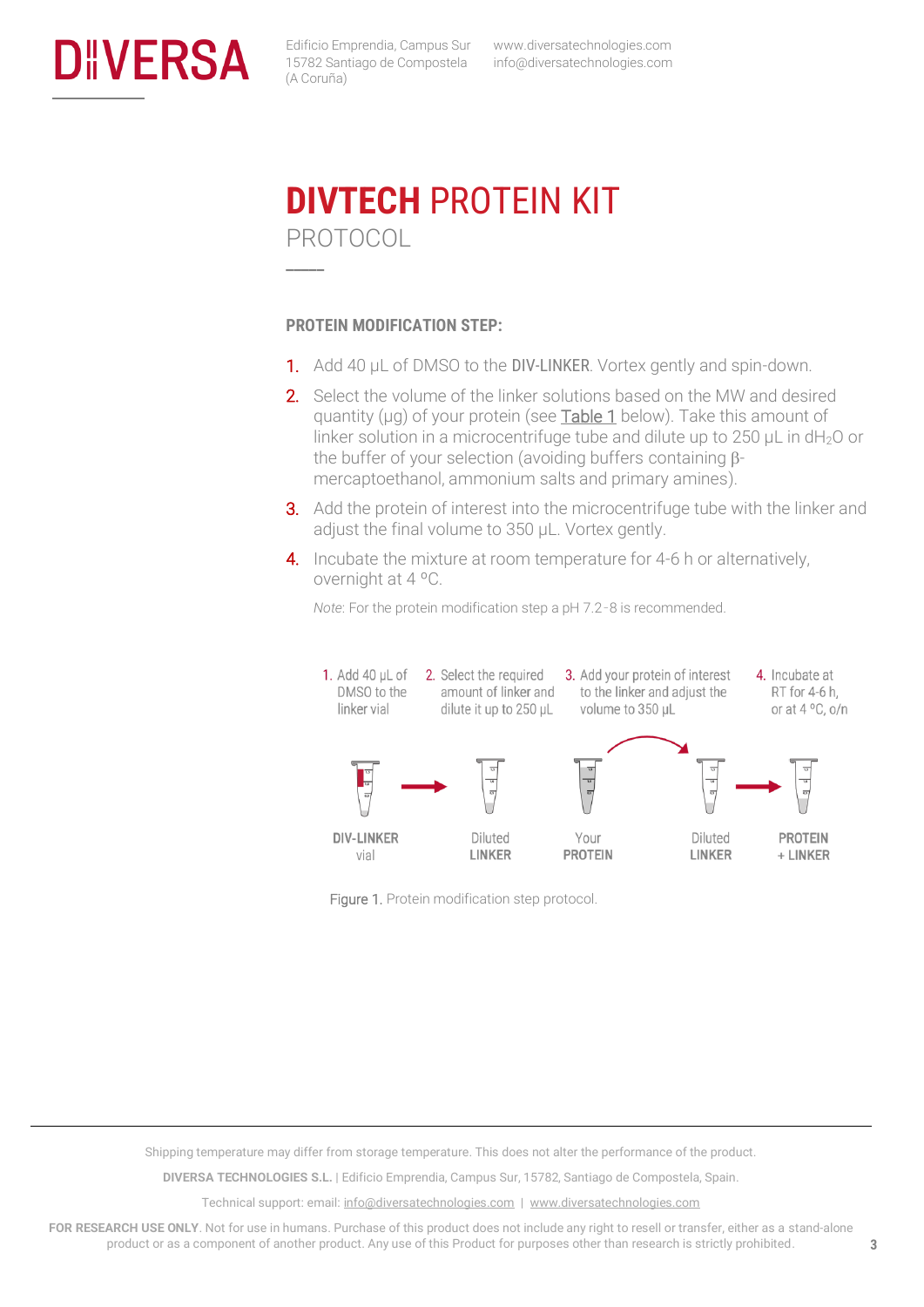

#### **PROTEIN PURIFICATION STEP:**

- 5. Dilute the modified protein to 500  $\mu$ L with dH<sub>2</sub>O and transfer the solution to the provided ready-to-use filters.
- 6. Centrifuge at 14,000 x g for 5 min, at room temperature (40º fixed angle rotor).
- 7. Discard the flow-through and repeat the steps 5-7 two more times.
- 8. Invert the concentrator with the modified protein (30-50  $\mu$ L) into a clean microcentrifuge tube. Centrifuge at 1000 x g for 2 min to collect the concentrated N3-modified protein.
- **9.** The modified protein is ready to be used in the next step or alternatively, keep it at -20 ºC.



- 8. Invert the filter into a clean tube and centrifuge at 1000 x g for 2 min to collect the protein
- 9. The protein is ready to be used in the next step or alternatively, keep it at -20 °C





Shipping temperature may differ from storage temperature. This does not alter the performance of the product.

**DIVERSA TECHNOLOGIES S.L.** | Edificio Emprendia, Campus Sur, 15782, Santiago de Compostela, Spain.

Technical support: email[: info@diversatechnologies.com](mailto:info@diversatechnologies.com) | [www.diversatechnologies.com](http://www.diversatechnologies.com/)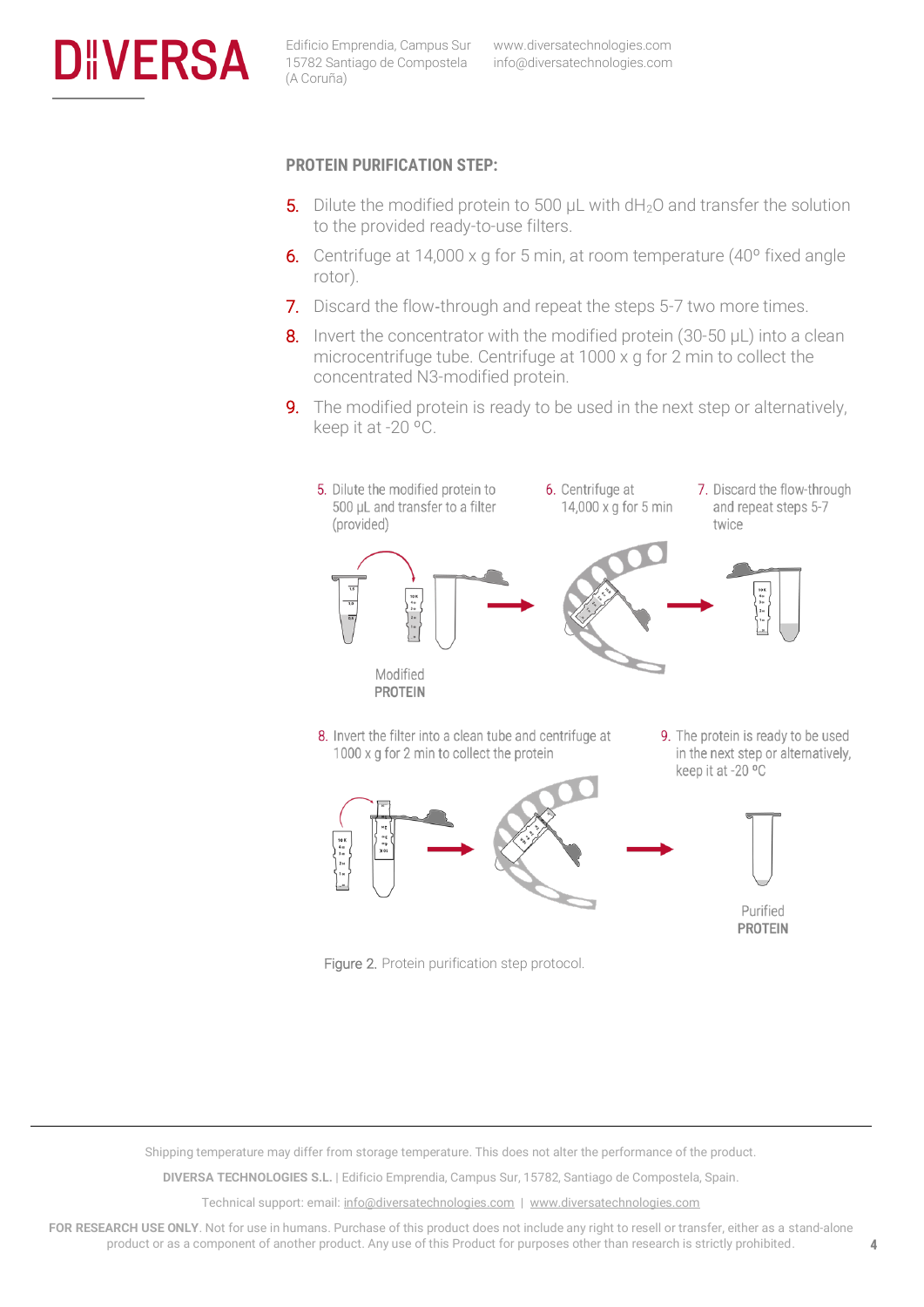

#### **FORMULATION STEP:**

- 10. Reconstitute the DIV031 vial with 100  $\mu$ L of EtOH and gently pipette up and down for mixing.
- 11. Add 900 µL of ultrapure water (milliQ) into the **DIVTECH** vial or, alternatively, a buffer solution suggested in **Table 2** (Recommendations of Use and Technical Notes).
- 12. Add the content of DIV031 to the DIVTECH vial, using a 1 mL micropipette and the provided narrow 1 mL micropipette tip, in order to have more air volume for mixing in a fast and vigorous way.
- **13.** The **DIVTECH** formulation is now ready for the association of the protein. Alternatively, keep it at 4  $^{\circ}$ C and use it in the following 60 days.



Figure 3. DIVTECH formulation step protocol

Shipping temperature may differ from storage temperature. This does not alter the performance of the product.

**DIVERSA TECHNOLOGIES S.L.** | Edificio Emprendia, Campus Sur, 15782, Santiago de Compostela, Spain.

Technical support: email[: info@diversatechnologies.com](mailto:info@diversatechnologies.com) | [www.diversatechnologies.com](http://www.diversatechnologies.com/)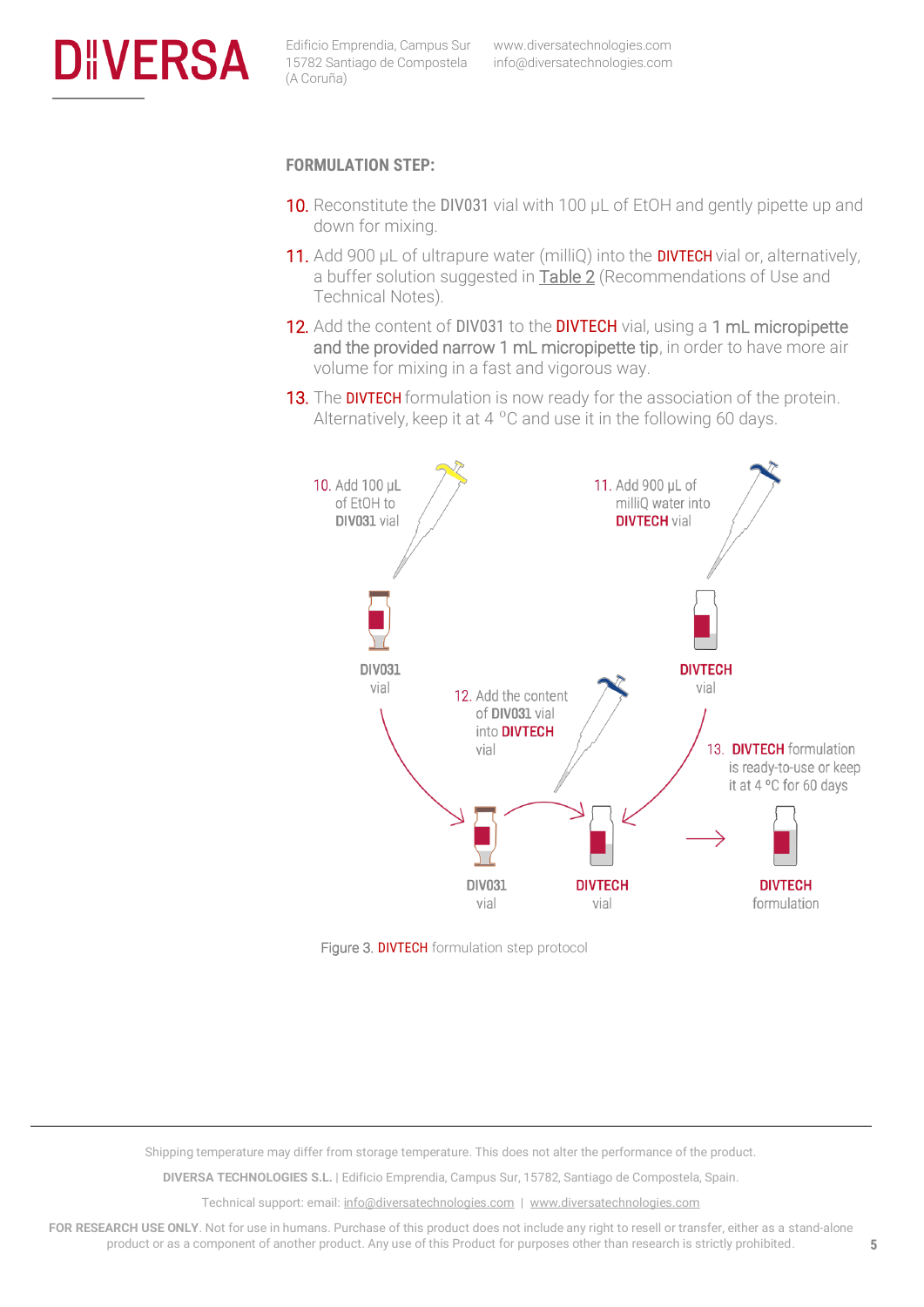

#### **DIVTECH-PROTEIN FORMULATION STEP:**

14. Considering the amount of protein that you want to associate (see the note below), adjust the final volume of the modified protein following the recommendations in [Table 3.](#page-8-0)

*Note*: Follow this equation to calculate the required quantity of your protein:

Protein\_weight [µg] = µMolar [µmol/L] x volume [µL] x protein\_molar\_weight [Da] x 10<sup>-6</sup> [Conversion factor].

For example, to associate 50 µL of N3-modified BSA (molar weight 69300 Dalton) with 100 µL of **DIVTECH** formulation and obtain maximum yield of protein associated formulation (5.4  $\mu$ M), one should add 5.4  $\mu$ M x 50  $\mu$ L x 69300 Da x 10<sup>-6</sup> = 18,7  $\mu$ g of N3-modified BSA protein.

- 15. Add the modified protein solution gently and dropwise into the DIVTECH formulation. Recommended volumes are provided in [Table 3.](#page-8-0)
- **16.** Incubate the mixture at room temperature for 4-6 h followed by overnight incubation at 4 ºC.

The DIVTECH-PROTEIN formulation is now ready-to-use. Alternatively, keep it at 4 ºC and use it in the following 30 days.



Figure 4. DIVTECH-PROTEIN KIT protocol.

Shipping temperature may differ from storage temperature. This does not alter the performance of the product.

**DIVERSA TECHNOLOGIES S.L.** | Edificio Emprendia, Campus Sur, 15782, Santiago de Compostela, Spain.

Technical support: email[: info@diversatechnologies.com](mailto:info@diversatechnologies.com) | [www.diversatechnologies.com](http://www.diversatechnologies.com/)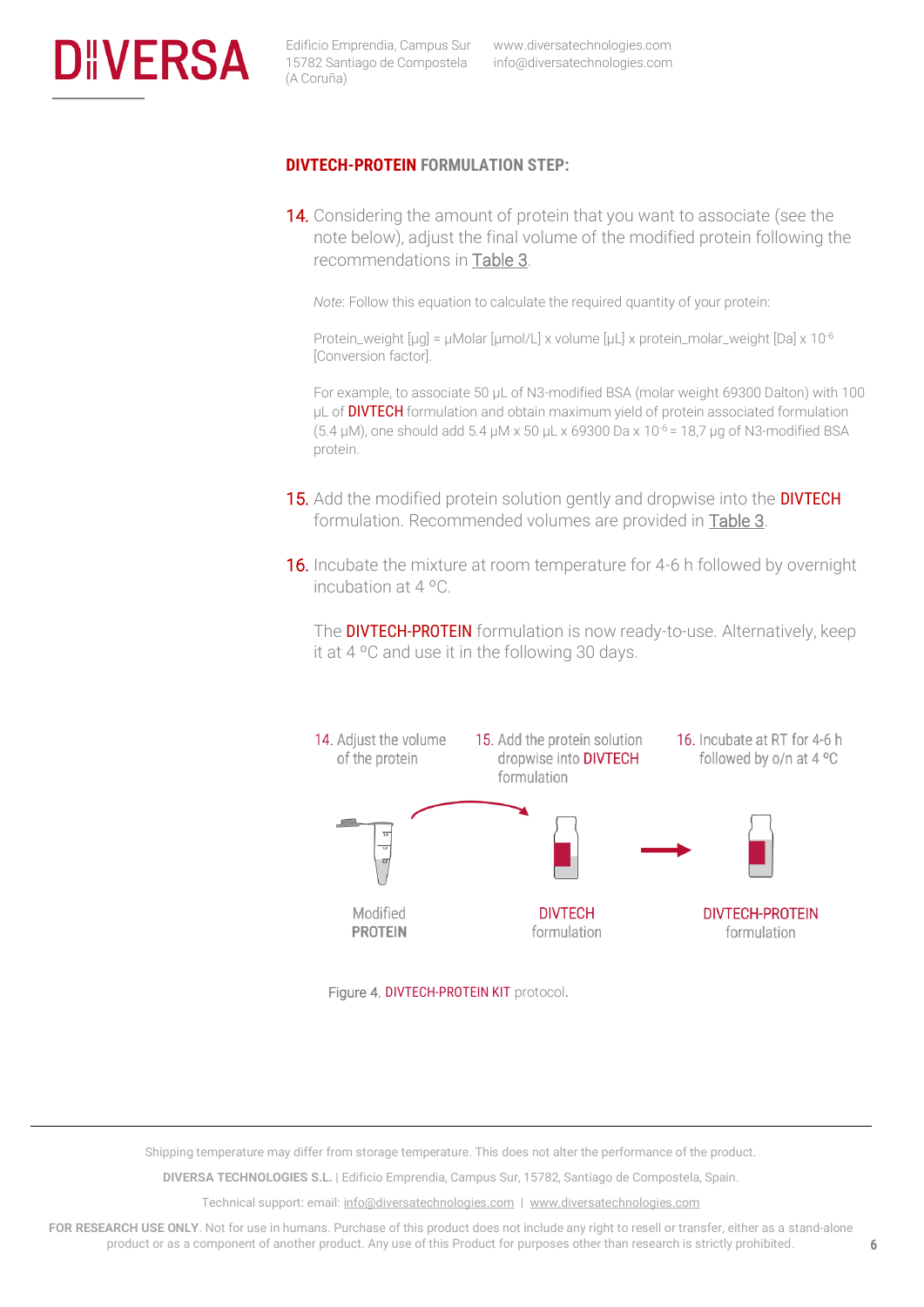<span id="page-7-0"></span>

**\_\_\_\_\_**

## EXAMPLE OF B-GAL ASSOCIATION PROTOCOL

- 1. Add 40 µL of DMSO to the DIV-LINKER. Vortex gently and spin-down.
- **2.** Take 5 µL of the linker solution (for association of 175 µg of  $\beta$ -Gal, MW = 540 kDa) and dilute up to 250  $\mu$ L in dH<sub>2</sub>O.
- **3.** Add 35 µL of the  $\beta$ -Gal solution (5 mg/ml) to the tube with the linker and adjust the final volume to 350 µL. Vortex gently.
- 4. Incubate the mixture 6 h at room temperature and then, overnight at 4 °C.
- **5.** The next day dilute the modified protein  $\beta$ -Gal-N3 to 500 μL with dH<sub>2</sub>O and transfer the solution to the provided ready-to-use filters.
- 6. Centrifuge at 14,000 x g for 5 min at room temperature (40º fixed angle rotor).
- 7. Discard the flow-through and repeat the steps 5-7 two more times.
- 8. Invert the concentrator with the modified protein  $\beta$ -Gal-N3 (50 µL) into a clean microcentrifuge tube. Centrifuge at 1000 x g for 2 min to collect the  $concentrated B-Gal-N3.$
- 9. Reconstitute the DIV031 vial with 100  $\mu$ L of EtOH and gently pipette up and down for mixing.
- 10. Add 900 µL of ultrapure water (milliQ) into the DIVTECH vial.
- 11. Add the content of DIV031 to the DIVTECH vial.
- **12.** Add 50  $\mu$ L of the modified  $\beta$ -Gal-N3 gently and dropwise into 100  $\mu$ L of the **DIVTECH** formulation.
- **13.** Incubate the mixture at room temperature for 4-6 h followed by overnight incubation at 4 ºC.
- 14. The DIVTECH-PROTEIN formulation is now ready-to-use.

Shipping temperature may differ from storage temperature. This does not alter the performance of the product.

**DIVERSA TECHNOLOGIES S.L.** | Edificio Emprendia, Campus Sur, 15782, Santiago de Compostela, Spain.

Technical support: email[: info@diversatechnologies.com](mailto:info@diversatechnologies.com) | [www.diversatechnologies.com](http://www.diversatechnologies.com/)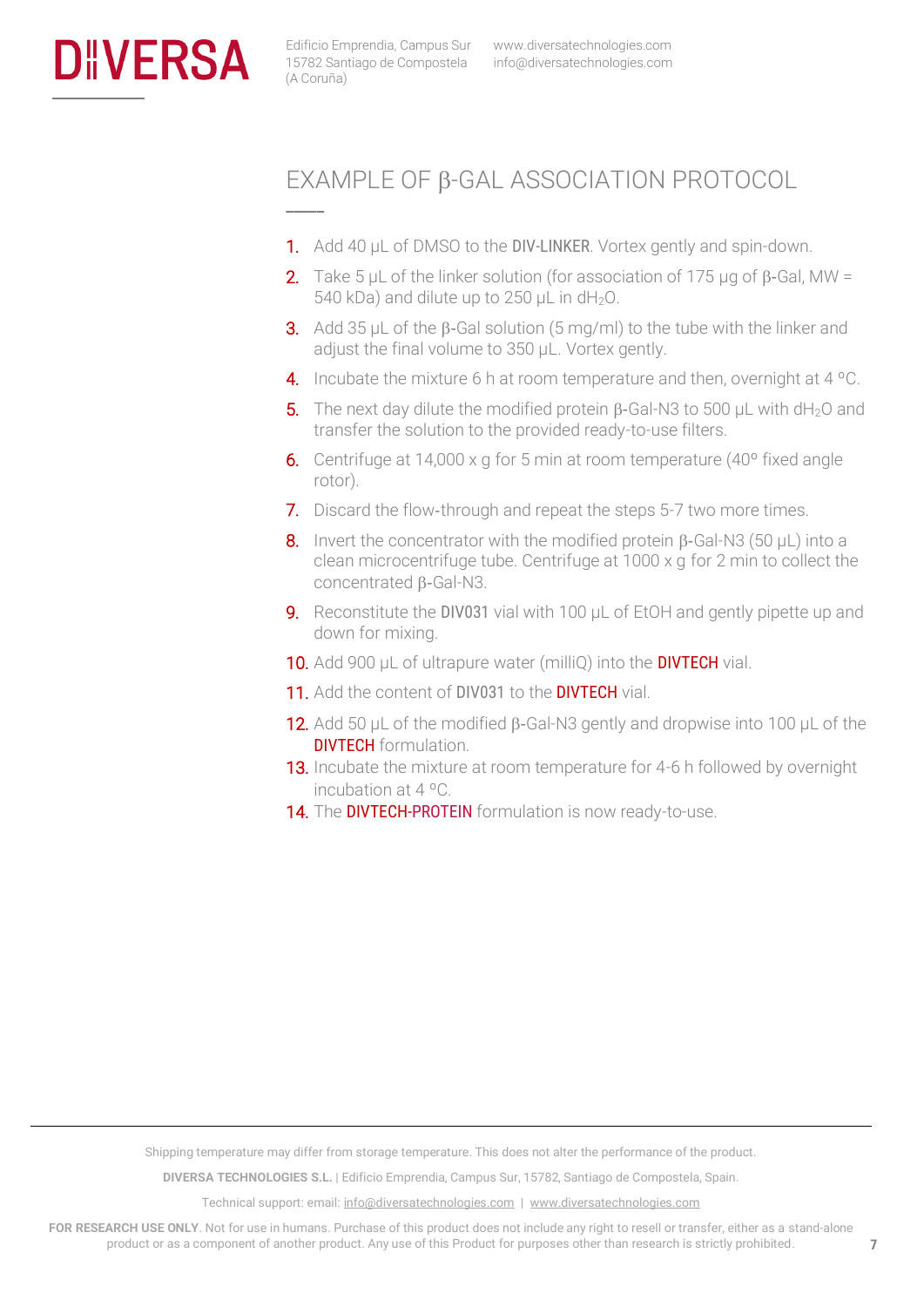<span id="page-8-0"></span>

**\_\_\_\_\_**

# RECOMMENDATIONS OF USE AND TECHNICAL NOTES

Table 1. Suggested volume of the linker solution based on the required amount and MW of your protein of interest.

| <b>MW PROTEIN</b> | <b>PROTEIN</b>    | <b>DIV-LINKER</b> | H <sub>2</sub> O/BUFFER |
|-------------------|-------------------|-------------------|-------------------------|
| > 250 kDa         | $> 50 \mu g$      | $5 \mu L$         |                         |
|                   | $20 - 50$ $\mu$ g | $2 \mu L$         | Up to 350 µL            |
|                   | $1-20 \mu g$      | $1 \mu L$         |                         |
| 15-250 kDa        | $> 50 \mu g$      | $40 \mu L$        |                         |
|                   | $20 - 50$ µg      | $15 \mu L$        | Up to 350 µL            |
|                   | $1-20 \mu g$      | $5 \mu L$         |                         |
| $<$ 15 kDa        | $> 50 \mu g$      | $40 \mu L$        |                         |
|                   | $20 - 50$ µg      | $20 \mu L$        | Up to 350 µL            |
|                   | $1-20$ $\mu$ g    | $10 \mu L$        |                         |

Table 2. Suggested aqueous solutions for **DIVTECH** vial.

| <b>AQUEOUS SOLUTION</b> | <b>CONCENTRATION</b> |
|-------------------------|----------------------|
| Ultrapure water         | N/A                  |
| <b>PBS</b>              | $2 - 50$ mM          |
| NaCl                    | $150 \text{ mM}$     |
| <b>HEPES</b>            | $10 - 25$ mM         |

Table 3. Suggested volumes for **DIVTECH** formulation.

| <b>DIVTECH</b> formulation | <b>N3-PROTEIN solution</b> |
|----------------------------|----------------------------|
| $1 mL*$                    | 500 µL                     |
| 500 µL                     | $250 \mu L$                |
| $200 \mu L$                | $100 \mu L$                |
| $100 \mu L$                | $50 \mu L$                 |

\* It is recommended a mild stirring in a shaker (250-300 rpm) during the addition of the protein

Note: The recommended concentration of your protein of interest is up to 6.5 µM in one of the suggested aqueous solutions in Table 2.

Shipping temperature may differ from storage temperature. This does not alter the performance of the product.

**DIVERSA TECHNOLOGIES S.L.** | Edificio Emprendia, Campus Sur, 15782, Santiago de Compostela, Spain.

Technical support: email[: info@diversatechnologies.com](mailto:info@diversatechnologies.com) | [www.diversatechnologies.com](http://www.diversatechnologies.com/)